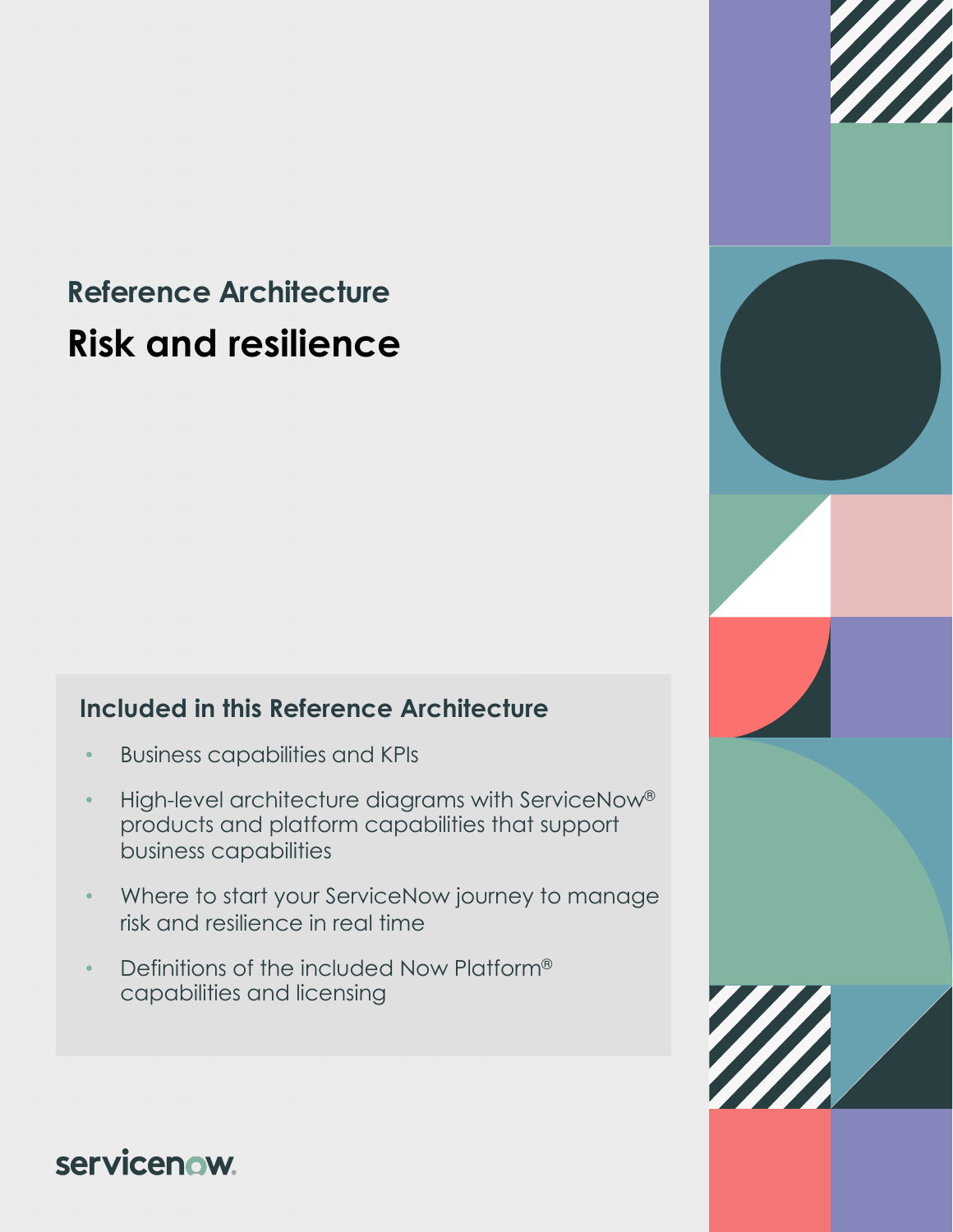### **Business capabilities and key performance indicators (KPIs)**

Below are the business capabilities for managing risk and resilience and their supporting KPIs. View the high-level ServiceNow product architecture associated with each business capability by clicking the listed business capability.

| <b>Business capability</b>                                              | <b>Example KPI</b>                                                                                                                                                            |
|-------------------------------------------------------------------------|-------------------------------------------------------------------------------------------------------------------------------------------------------------------------------|
| Proactively manage tech and cyber risks and<br>compliance               | Increase in compliance testing coverage<br>$\bullet$<br>Reduction in human capital cost, elapsed<br>$\bullet$<br>time managing risk issues                                    |
| Effectively manage and report on enterprisewide<br>risks and compliance | • Reduction in mean time to identify and<br>prioritize high-risk areas<br>Reduction in time and human capital spent in<br>$\bullet$<br>risk reporting, analysis, and auditing |
| Maintain business continuity and operational<br>resilience              | Increase in recovery time objective (RTO)<br>$\bullet$<br>Reduction in time and human capital spent<br>$\bullet$<br>on business impact analysis and planning                  |
| Manage third-party and supplier risk                                    | Increase in vendor compliance<br>$\bullet$<br>Reduction in time, human capital spent on<br>$\bullet$<br>vendor risk data collection, and assessment                           |

## **Where to start**

Your organization's journey toward digital transformation is unique. Work with your ServiceNow Sales or Customer Success team or a ServiceNow-certified partner to determine the business capabilities that best align with your journey and create an implementation and readiness plan based on your goals and environment.

Here are some resources to support the planning process:

- 1. These reference architecture diagrams outline the ServiceNow products and platform capabilities that align with each of the business capabilities. This will help you to determine the platform capabilities you'll need to plan your implementation. The platform capabilities for your implementation may vary depending on your organization's goals and current environment.
- 2. Our [Transformational Insight](https://www.servicenow.com/content/dam/servicenow-assets/public/en-us/doc-type/success/transformation/risk-and-resilience.pdf) provides guidance on how to prepare for the people and process impact of your ServiceNow implementation.
- 3. The [Customer Success Center](https://www.servicenow.com/success.html) provides leading practices for the ServiceNow products associated with business capabilities listed in this document, as well as additional ServiceNow self-service content.
- 4. [Now Create](https://nowlearning.service-now.com/nowcreate) Success Packs provide product implementation guidance.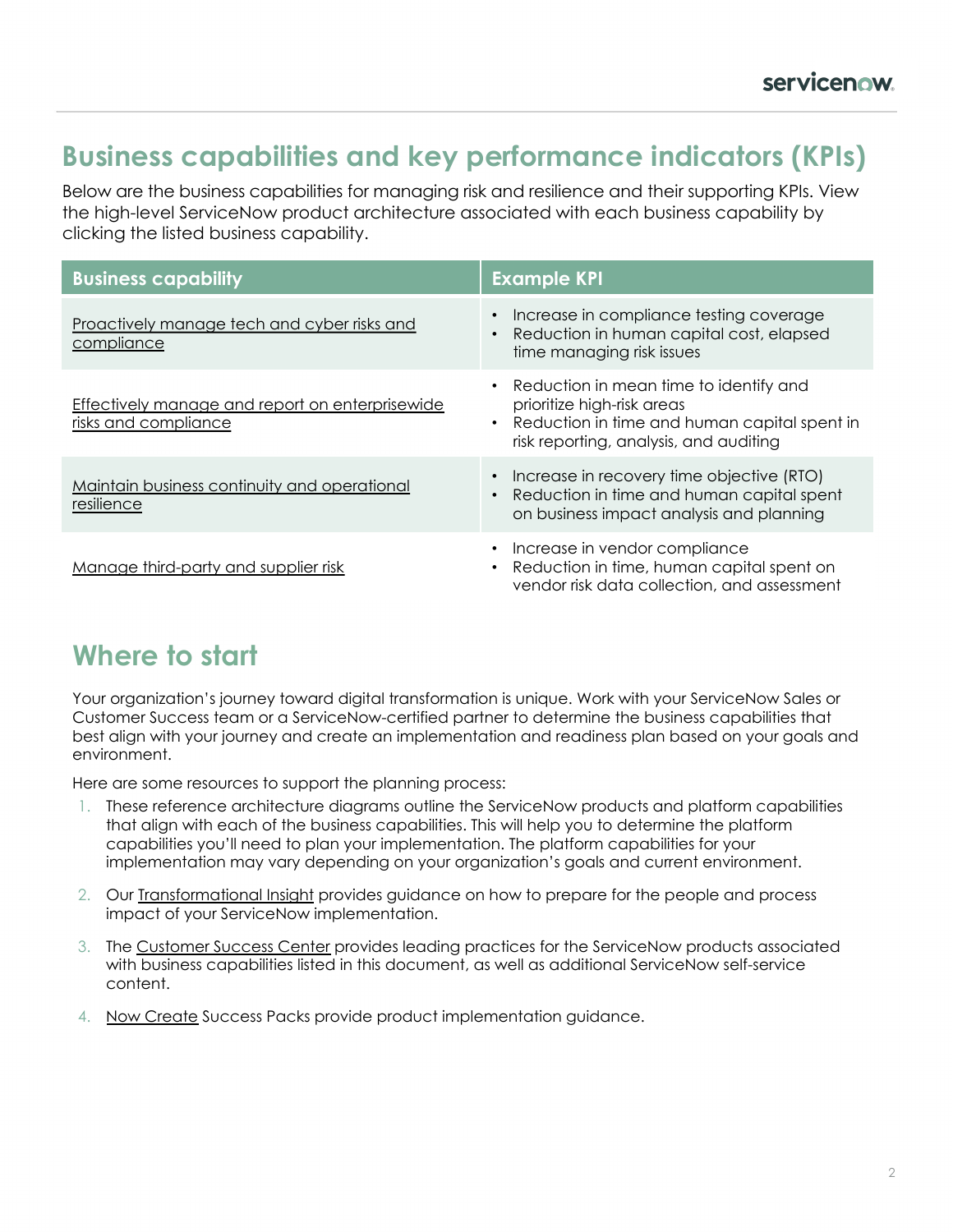#### <span id="page-2-0"></span>**Business capability #1 Proactively manage tech and cyber risks and compliance**

These ServiceNow products and capabilities manage technology risk and compliance.

ServiceNow licenses:

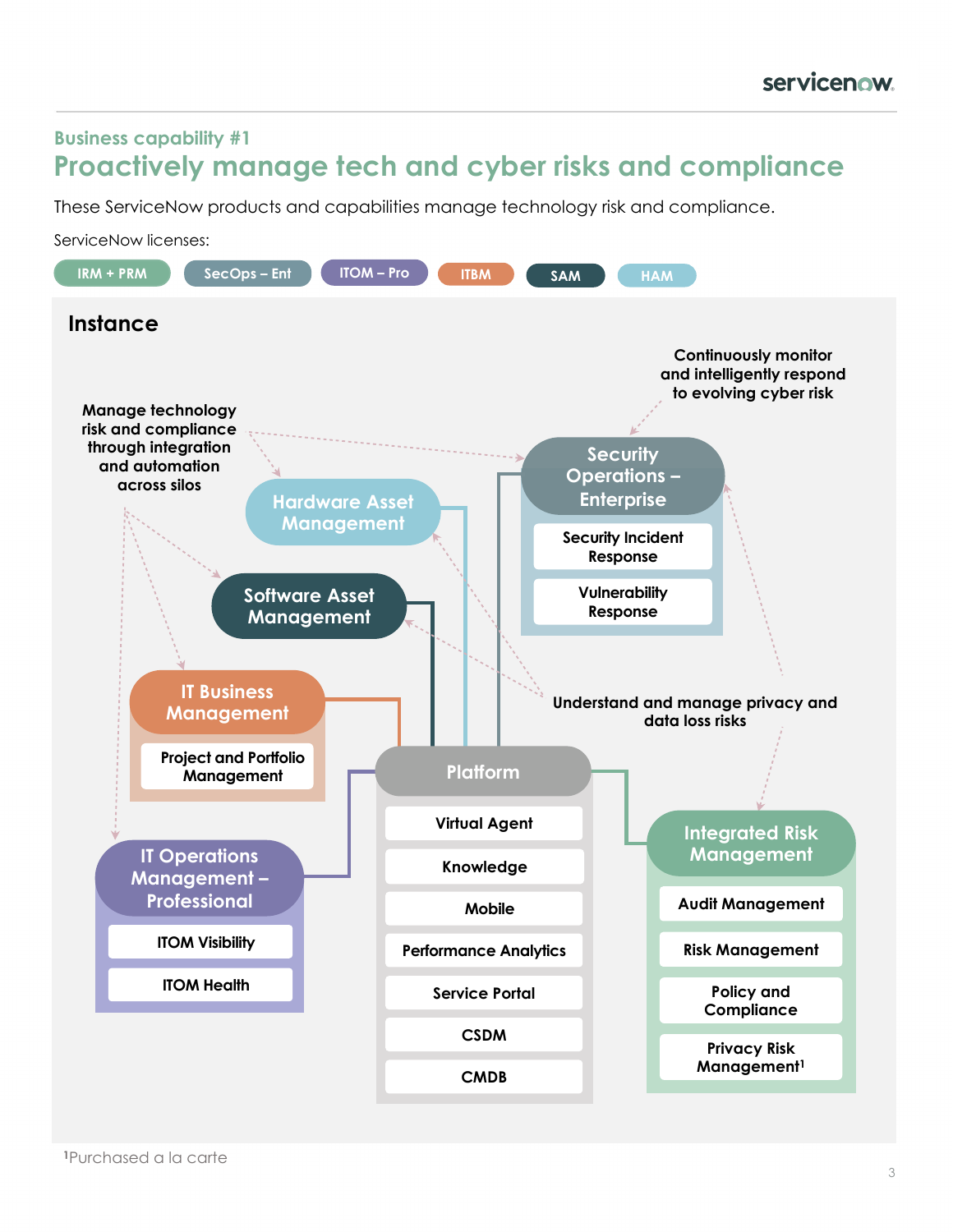#### <span id="page-3-0"></span>**Business capability #2 Effectively manage and report on enterprise-wide risks and compliance**

These ServiceNow products and capabilities reduce the mean time to identify and prioritize high-risk areas.

ServiceNow licenses:



.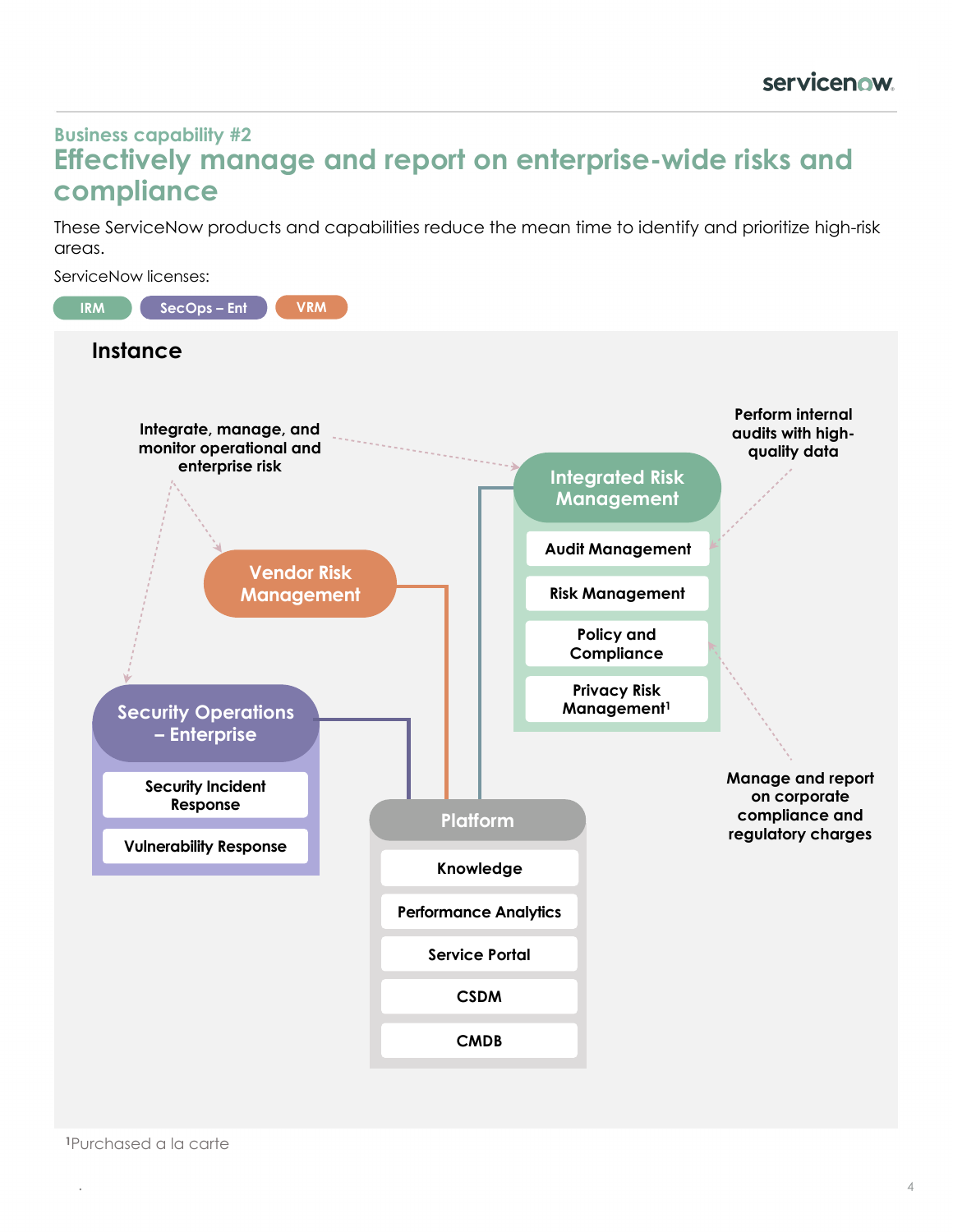#### <span id="page-4-0"></span>**Business capability #3 Maintain business continuity and operational resilience**

These ServiceNow products and capabilities increase recovery time objective (RTO) and reduce the time and resources spent on business impact analysis and planning.

ServiceNow licenses:

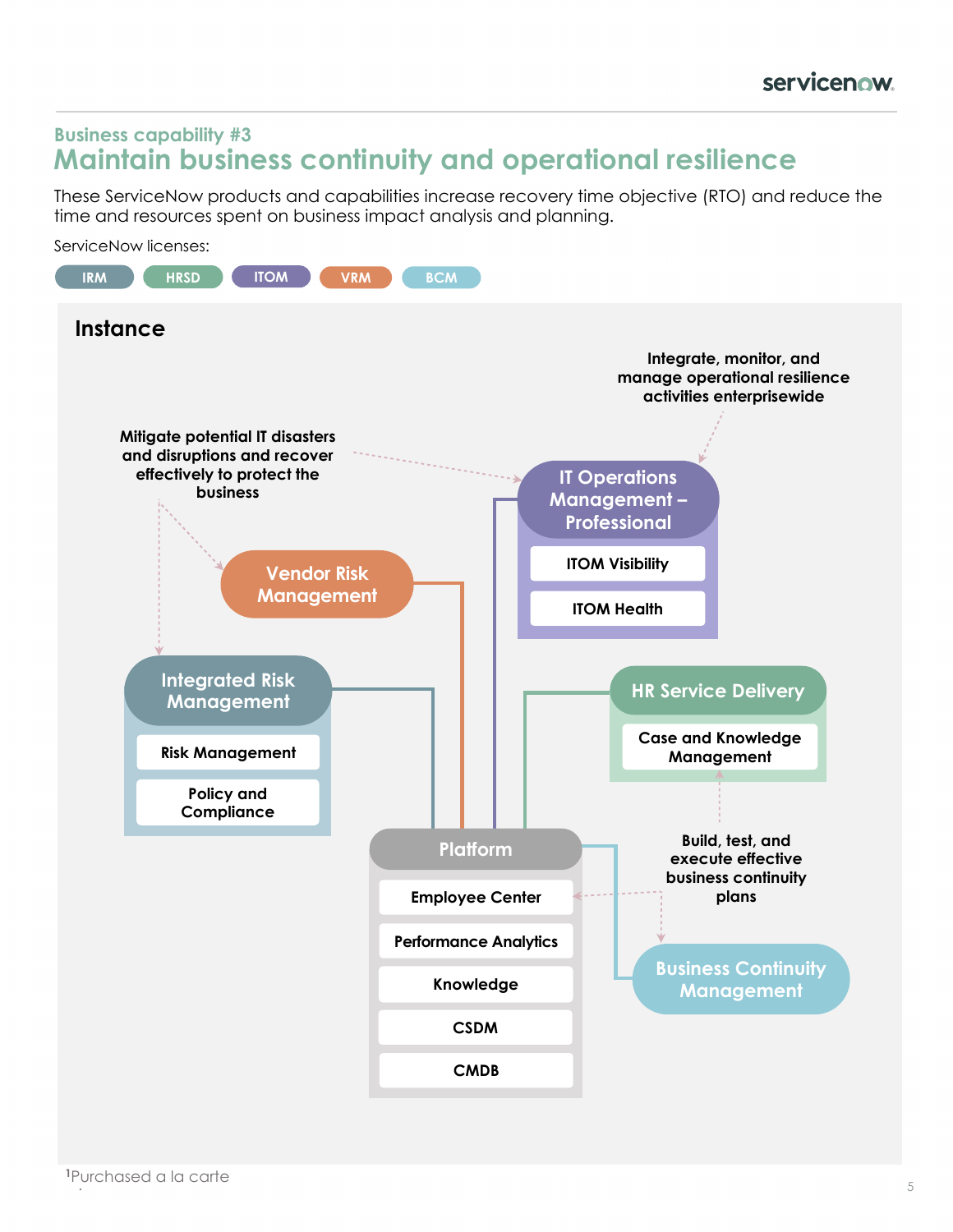#### <span id="page-5-0"></span>**Business capability #4 Manage third-party and supplier risk**

These ServiceNow products and capabilities increase vendor compliance and reduce the time and resources spent on vendor risk data collection and assessment.

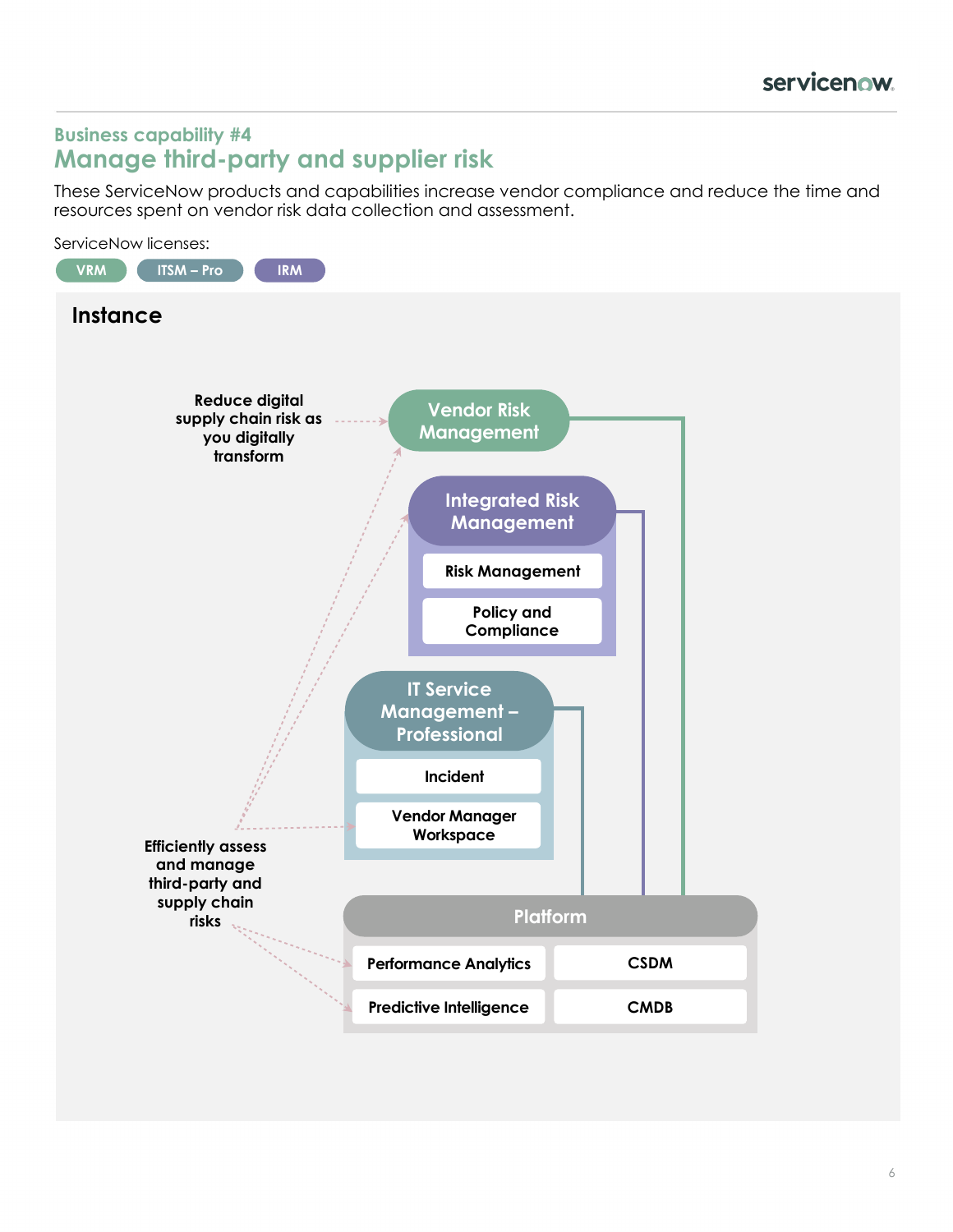## **ServiceNow product capability descriptions**

These descriptions of the ServiceNow product capabilities support the business capabilities covered in this document. **For full lists of product capabilities and license packages, refer to Servicenow.com***.*

| <b>Integrated Risk Management (IRM)</b> |                         |                                                                                                                                                                                                                                                                   |  |  |
|-----------------------------------------|-------------------------|-------------------------------------------------------------------------------------------------------------------------------------------------------------------------------------------------------------------------------------------------------------------|--|--|
| <b>Capability</b>                       | Package                 | <b>Description</b>                                                                                                                                                                                                                                                |  |  |
| <b>Audit Management</b>                 | <b>IRM Standard</b>     | Identify issues before they happen with actionable alerts to reduce<br>impacts on users with Event Management.                                                                                                                                                    |  |  |
| <b>Performance Analytics</b>            | <b>IRM Standard</b>     | Apply data analysis with industry leading metrics and benchmarks to<br>improve organizational performance and successful service delivery.                                                                                                                        |  |  |
| <b>Policy and Compliance</b>            | <b>IRM Standard</b>     | Automate and manage policy lifecycles and continuously monitor them<br>for compliance.                                                                                                                                                                            |  |  |
| <b>Risk Management</b>                  | <b>IRM Standard</b>     | Enable a fine-grained business impact analysis to appropriately prioritize<br>and respond to risks.                                                                                                                                                               |  |  |
| Taxonomy Management                     | <b>IRM Standard</b>     | Manage categories for your content classification across<br><b>IRM</b> modules.                                                                                                                                                                                   |  |  |
| <b>Predictive Intelligence</b>          | <b>IRM Professional</b> | Use machine learning to make recommendations and improve<br>efficiency.                                                                                                                                                                                           |  |  |
| <b>Privacy Risk Management</b>          | A la carte              | Manage privacy risk and compliance across the enterprise in real time.                                                                                                                                                                                            |  |  |
| <b>Security Operations (SecOps)</b>     |                         |                                                                                                                                                                                                                                                                   |  |  |
|                                         |                         |                                                                                                                                                                                                                                                                   |  |  |
| Capability                              | Package                 | <b>Description</b>                                                                                                                                                                                                                                                |  |  |
| <b>Performance Analytics</b>            | SecOps Professional     | Apply data analysis with industry leading metrics and benchmarks to<br>improve organizational performance and successful service delivery.                                                                                                                        |  |  |
| <b>Predictive Intelligence</b>          | SecOps Professional     | Use machine learning to make recommendations and improve<br>efficiency.                                                                                                                                                                                           |  |  |
| <b>Security Incident Response</b>       | SecOps Enterprise       | Quickly prioritize and respond to security threats using workflows and<br>automation.                                                                                                                                                                             |  |  |
| <b>Vulnerability Response</b>           | SecOps Enterprise       | Efficiently prioritize and respond to vulnerabilities based on business<br>impact.                                                                                                                                                                                |  |  |
|                                         |                         | IT Operations Management (ITOM)                                                                                                                                                                                                                                   |  |  |
| <b>Capability</b>                       | Package                 | <b>Description</b>                                                                                                                                                                                                                                                |  |  |
| <b>ITOM Visibility</b>                  | <b>ITOM Standard</b>    | Get visibility across your on-premises, cloud, and serverless<br>infrastructure with Discovery. Drive service-aware operations and<br>get visibility into the relationships between your applications, IT<br>components, and cloud services with Service Mapping. |  |  |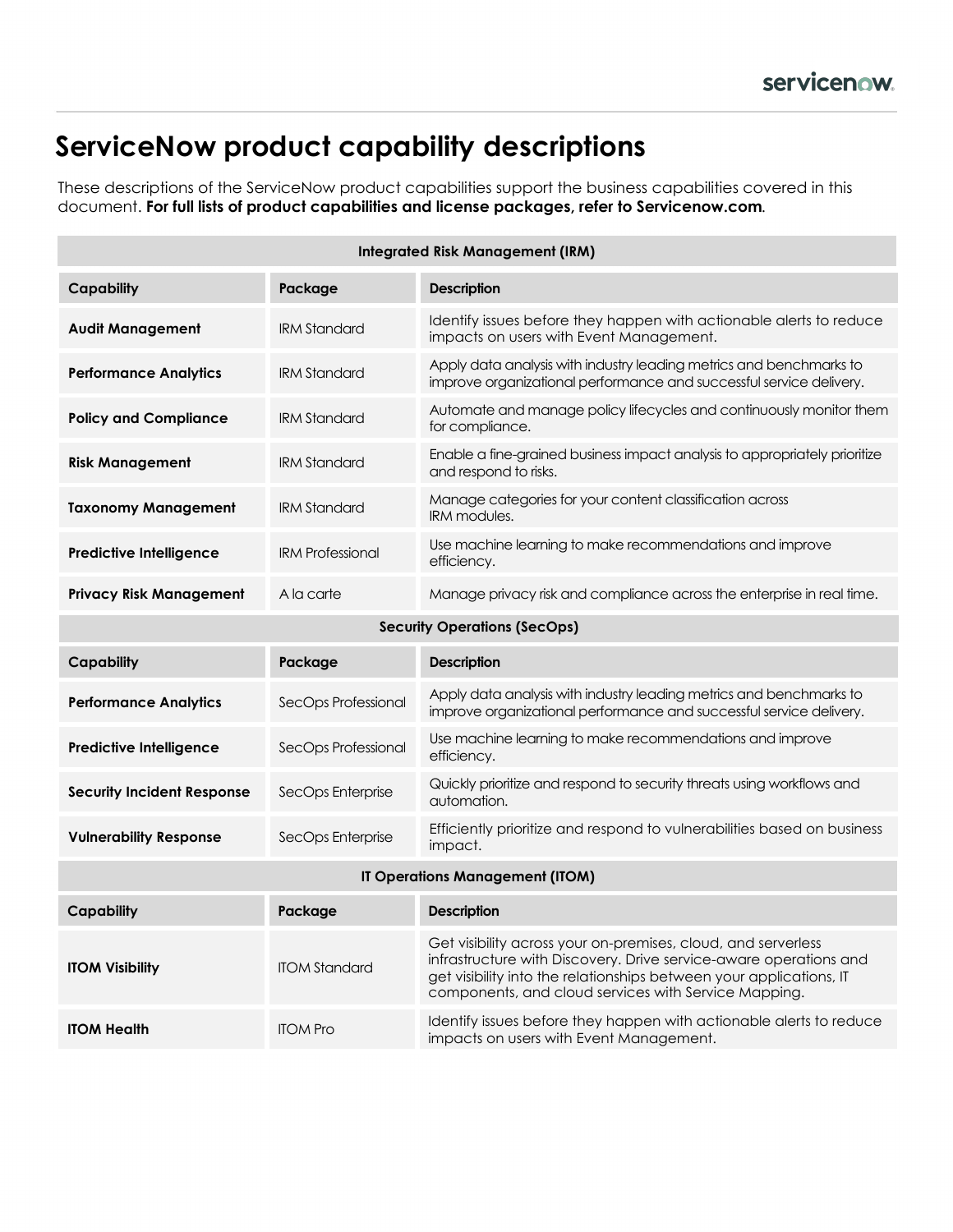## **ServiceNow product capability descriptions (continued)**

| <b>IT Service Management (ITSM)</b>         |                          |                                                                                                                                                            |  |  |
|---------------------------------------------|--------------------------|------------------------------------------------------------------------------------------------------------------------------------------------------------|--|--|
| <b>Capability</b>                           | Package                  | <b>Description</b>                                                                                                                                         |  |  |
| Incident                                    | <b>ITSM Standard</b>     | Restore services faster with intelligent routing and built-in collaboration.                                                                               |  |  |
| <b>Vendor Manager</b><br>Workspace          | <b>ITSM Professional</b> | Manage and optimize vendor services from a single destination.                                                                                             |  |  |
| <b>HR Service Delivery (HRSD)</b>           |                          |                                                                                                                                                            |  |  |
| <b>Capability</b>                           | Package                  | <b>Description</b>                                                                                                                                         |  |  |
| <b>HR Case and Knowledge</b><br>Management  | <b>HRSD Standard</b>     | Manage HR requests with HR cases and an HR knowledge base.                                                                                                 |  |  |
| IT Business Management (ITBM)               |                          |                                                                                                                                                            |  |  |
| Capability                                  | Package                  | <b>Description</b>                                                                                                                                         |  |  |
| <b>Project Portfolio</b><br>Management      | <b>ITBM Standard</b>     | Get visibility into all work-traditional, agile, and hybrid. Balance<br>capacity against demand and optimize your portfolios to achieve<br>business value. |  |  |
| <b>Vendor Risk Management (VRM)</b>         |                          |                                                                                                                                                            |  |  |
| <b>Capability</b>                           | Package                  | <b>Description</b>                                                                                                                                         |  |  |
| <b>Vendor Risk Management</b>               | <b>VRM Standard</b>      | Continuously monitor, detect, assess, mitigate, and remediate risks in<br>vendor ecosystems.                                                               |  |  |
| <b>Software Asset Management (SAM)</b>      |                          |                                                                                                                                                            |  |  |
| <b>Capability</b>                           | Package                  | <b>Description</b>                                                                                                                                         |  |  |
| <b>Software Asset</b><br>Management         | <b>SAM Standard</b>      | Continuously monitor, detect, assess, mitigate, and remediate risks in<br>vendor ecosystems.                                                               |  |  |
| Hardware Asset Management (HAM)             |                          |                                                                                                                                                            |  |  |
| <b>Capability</b>                           | Package                  | <b>Description</b>                                                                                                                                         |  |  |
| <b>Hardware Normalization</b>               | <b>HAM Standard</b>      | Set standard asset data by manufacturer name, model name, and<br>model number.                                                                             |  |  |
| <b>Business Continuity Management (BCM)</b> |                          |                                                                                                                                                            |  |  |
| <b>Capability</b>                           | Package                  | <b>Description</b>                                                                                                                                         |  |  |
| <b>Business Continuity</b><br>Management    | <b>BCM Standard</b>      | Continuously monitor, detect, assess, mitigate, and remediate risks in<br>vendor ecosystems.                                                               |  |  |